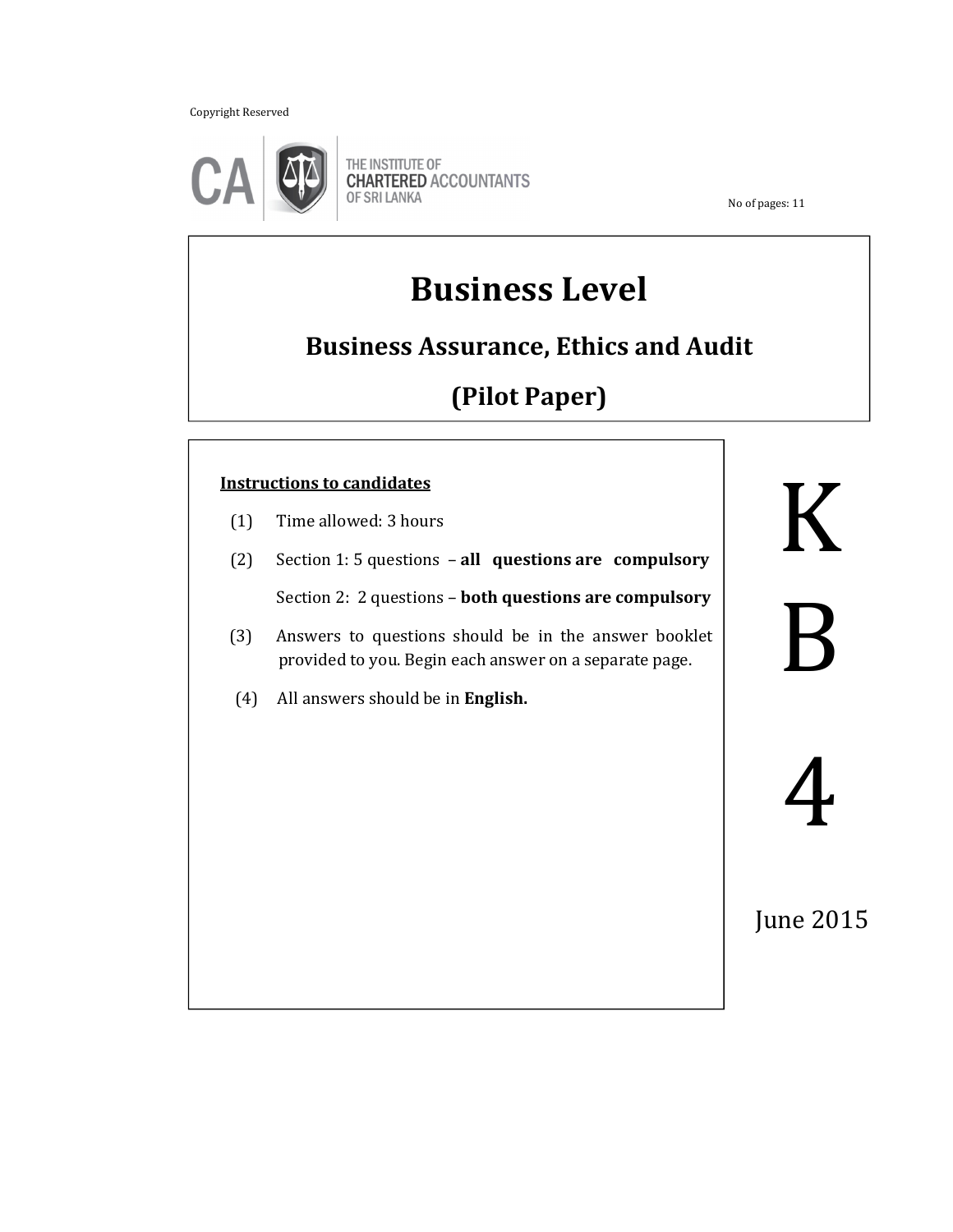# **SECTION 1**

*All five questions are compulsory. Total marks for Section 1: 50 marks. Recommended time for the Section is 90 minutes.* 

#### **Question 01**

You are the audit senior of A&W Co, a local firm of chartered accountants. You are currently assisting planning for the audit of Hi Tech PLC, which has been an audit client for the last nine years.

 The principal business activity of Hi Tech is the distribution of computers and accessories. The Company has introduced a special offer to its employees where employees can purchase lap top computers at 20% below the market price and settlement can be made within a period of 2 years. The Company has 10 distribution warehouses. You were informed that three members of your staff who participated in the physical verification of stock were offered laptops at the same discount and the credit period applicable to the Company's employees. Mr. Rajeev has been the engagement partner from the inception of the audit.

#### **Required:**

**1. Analyze** ethical threats to the independence of your firm from the above facts in relation to the audit of Hi Tech PLC.

**(6 marks)** 

**2. Outline** 3 safeguards that can reduce the above threats to an acceptable low level*.* 

> **(4 marks) (Total 10 marks)**

#### **Question 02**

Steel Made (Pvt.) Limited is a 50 year old company that manufactures and distributes stainless steel cookware for both local and export markets. The Company has 3 manufacturing locations and employs more than 5,000 employees. Mr. Demin Fernando, a visionary entrepreneur and the founder of the Company, is determined to double the size of the Company during the next ten years. It is expected to expand the Company's manufacturing capacity and establish its own retail distribution outlets. Funds for the expansion will be mainly sought from the public via an Initial Public Offer which is expected to be made during early 2015. The Company has revalued its properties for the year ended 31/03/2014 which resulted in a significant revaluation surplus.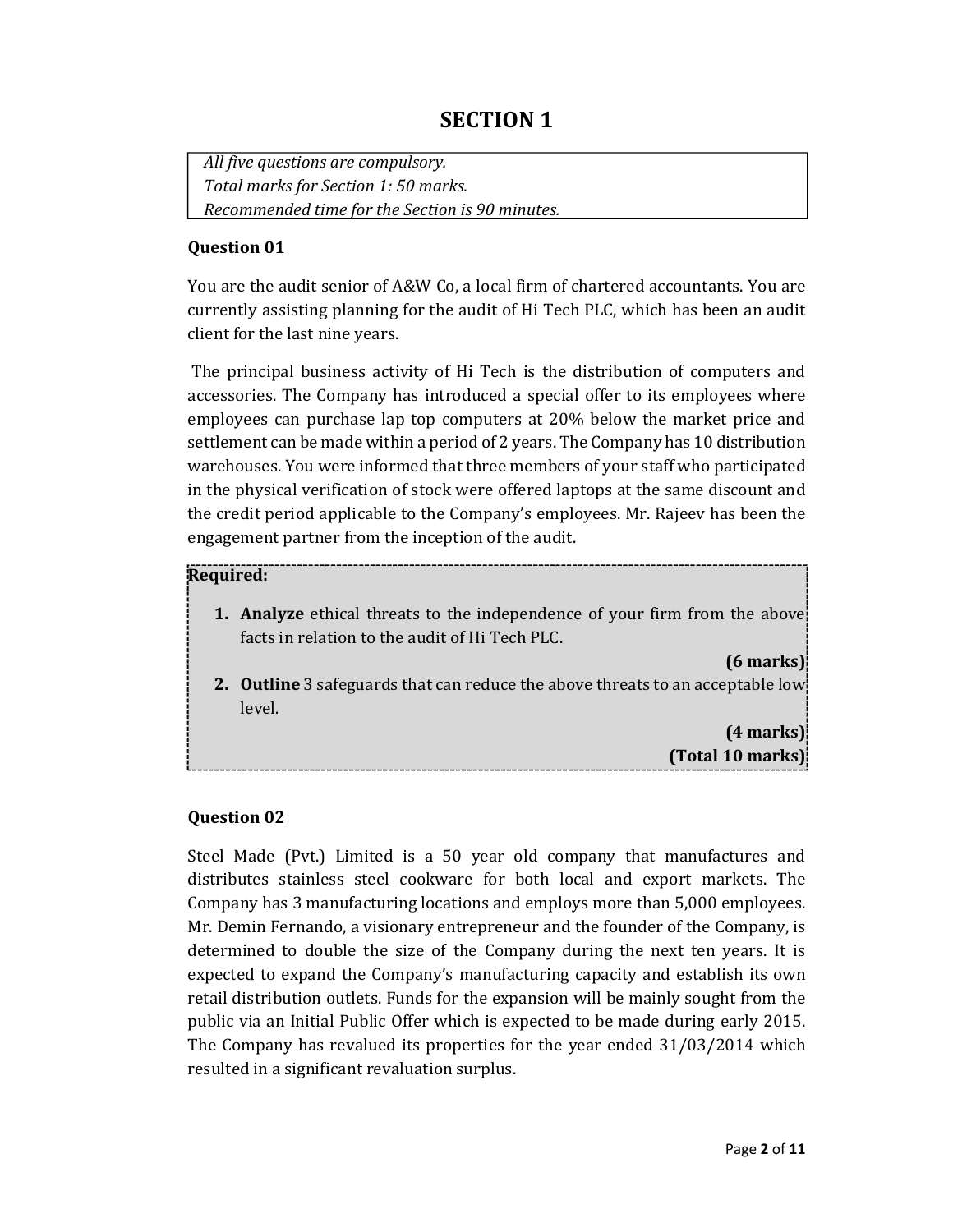At a recent management meeting, the finance director presented an investigation report conducted by the internal audit division highlighting fraudulent transactions relating to payroll processing. According to the internal audit report, the payroll clerk whose primary responsibility is to process salaries had misappropriated cash by activating resigned employees records in the computer system, processing salary for the resigned employees and changing bank accounts of such employees.

At the meeting, the finance director explained the need to strengthen the internal controls and governance practices of the Company.

#### **Required:**

**1. Discuss** two main reasons for establishing an audit committee for Steel Made.

#### (**2marks)**

**2. Explain** two benefits of establishing an audit committee for Steel Made.

**(3 marks)** 

**3. Discuss** based on the above scenario, two main fraud risk factors that could constitute risk of material misstatements in financial statements.

> (**5 marks) (Total 10 marks)**

#### **Question 03**

The audit working paper given below relates to the audit of HelaOsuPharma (Pvt.) Limited for the financial year ended 31/03/2014. The audit report was signed off on 17/08/2014.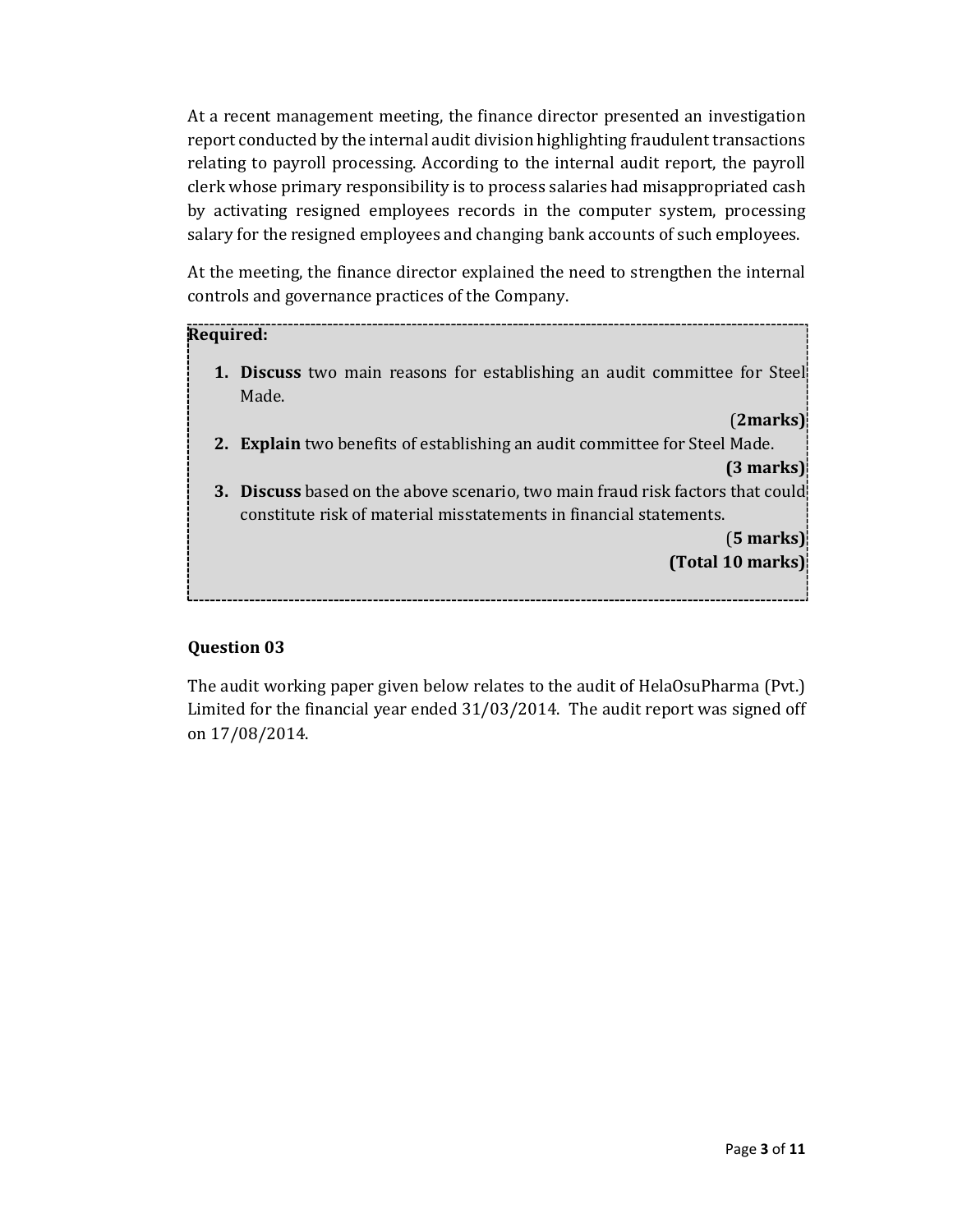#### **HelaOsuPharma (Pvt.) Limited**

Prepared by: SXdeS

10/07/14

#### Reviewed by: PPD

19/07/14

| Lead Schedule            |         |         |
|--------------------------|---------|---------|
| Inventory "000"          | 2013/14 | 2012/13 |
| Total cost as per GL     | 835,000 | 520,000 |
| As % of total assets     | 6%      | 4%      |
| Cost as per age analysis | 785,000 | 510,000 |

*Note: The significant increase in the inventory balances due to the new method of valuation used.* 

**Audit Objectives:** Accuracy and valuation

#### **Risk identified at planning stage:**

High risk of overstatement due to expired drugs, considered to be a significant risk.

#### **Audit procedures performed:**

- Physical count was not carried out, as the Company has a perpetual inventory system.
- According to the schedule provided by the client, expired stock is not significant.

#### **Result and Conclusion:**

The difference between the age analysis and the GL is due to some journal entries passed directly in to the system. The finance manager stated that the GL balance is accurate and the difference has no P&L impact. No other exceptions were noted.

#### **Required:**

**1. Discuss** whether sufficient and appropriate evidence have been obtained in relation to the audit of inventory of HelaOsuPhama.

#### **(6 marks)**

**2. Assess** the adequacy of audit documentation in relation to audit of inventory.

## **(4 marks) (Total 10 marks)**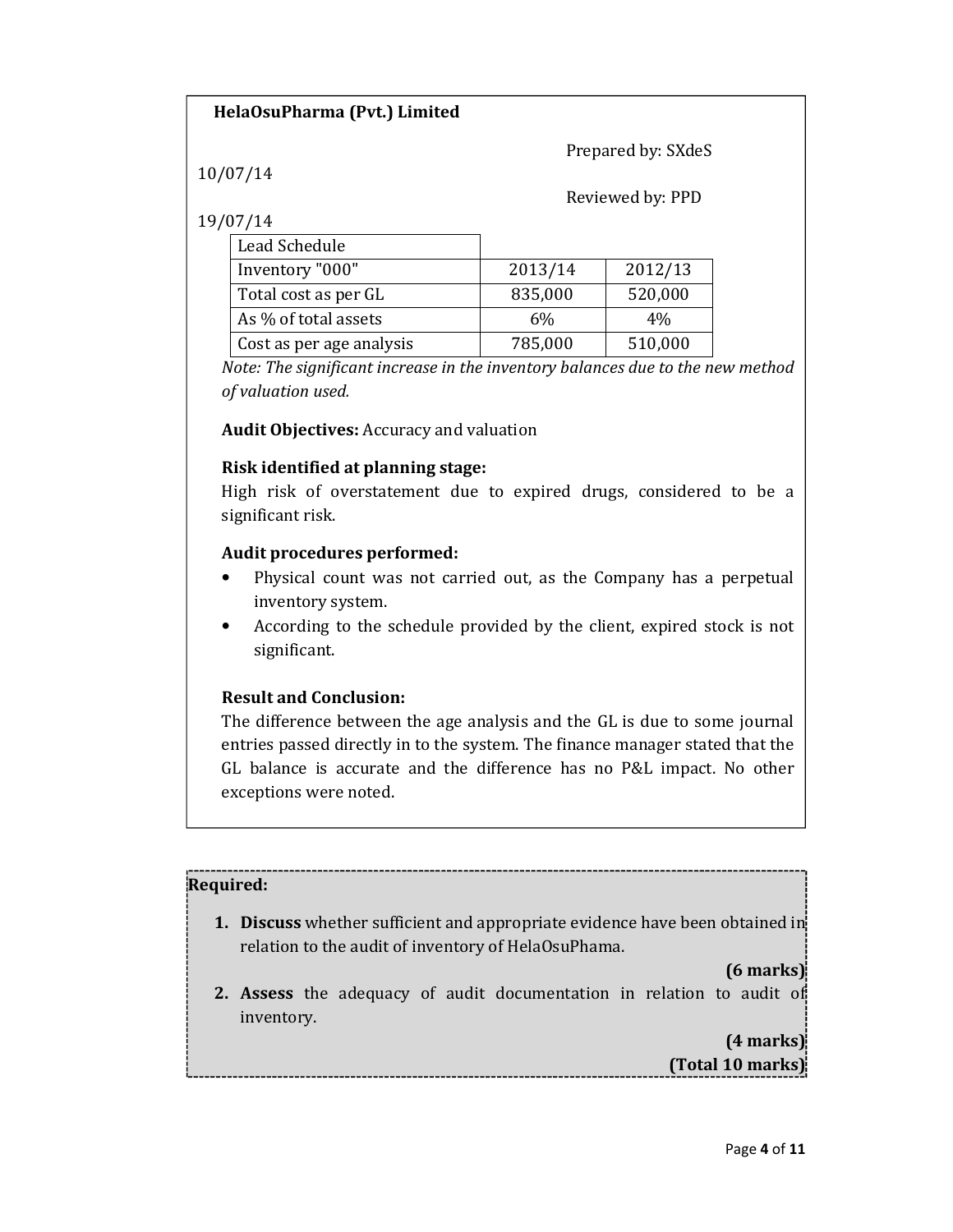#### **Question 04**

You are the senior auditor assigned to Design World, a limited liability company that manufactures furniture. Audit for the financial year ended 31/03/2013 was performed by another firm of chartered accountants and your firm was appointed as the external auditor for the year ended 31/03/2014. The Company's total assets as of 31/03/2014 amounted to Rs. 150 Mn and the Company has reported a net profit before tax of Rs. 7.5 Mn for the year then ended. The information given below relates to the audit of Design World for the year ended 31/03/2014.

| Date | Event                                                                      |
|------|----------------------------------------------------------------------------|
|      | $10/04/2014$ Bankruptcy of a major distributor with an outstanding balance |
|      | of Rs. 3 Mn on the balance sheet.                                          |
|      | 25/05/2014   Financial statements are approved by directors.               |
|      | $\vert$ 27/05/2014   Auditor's report is signed.                           |

#### **Required:**

- **1. Analyze** the above scenarios to determine whether they constitute adjusting events or not.
- **2. Outline** two procedures that you would perform with regard to the bankruptcy of the distributor.

**(4 marks) (Total 10 marks)**

**(6 marks)** 

#### **Question 05**

You are the senior auditor responsible for finalising the audit of Star Limited, a large cotton mill which produces knitted fabric from imported yarn. Star Limited reported a net profit before tax of Rs. 20 Mn for the financial year ended 31/03/14 (Rs. 18 Mn in 2013). Total assets of the Company as at 31/03/14 stood at Rs. 150 Mn (Rs. 138 Mn in 2013).

During the course of physical verification of inventories, you noted that there were two containers containing fabric located outside the warehouse. Further inquiry from the warehouse assistant revealed that these stocks were produced 13 months before for a major buyer and the order was cancelled due to a difference in the required product specification. The accountant stated that the Company is expecting a future order from the buyer for this stock and it had been valued at a cost of Rs. 3.5 Mn. The accountant agreed to provide a written representation from the CEO that the stock will be sold to the customer during the next six months.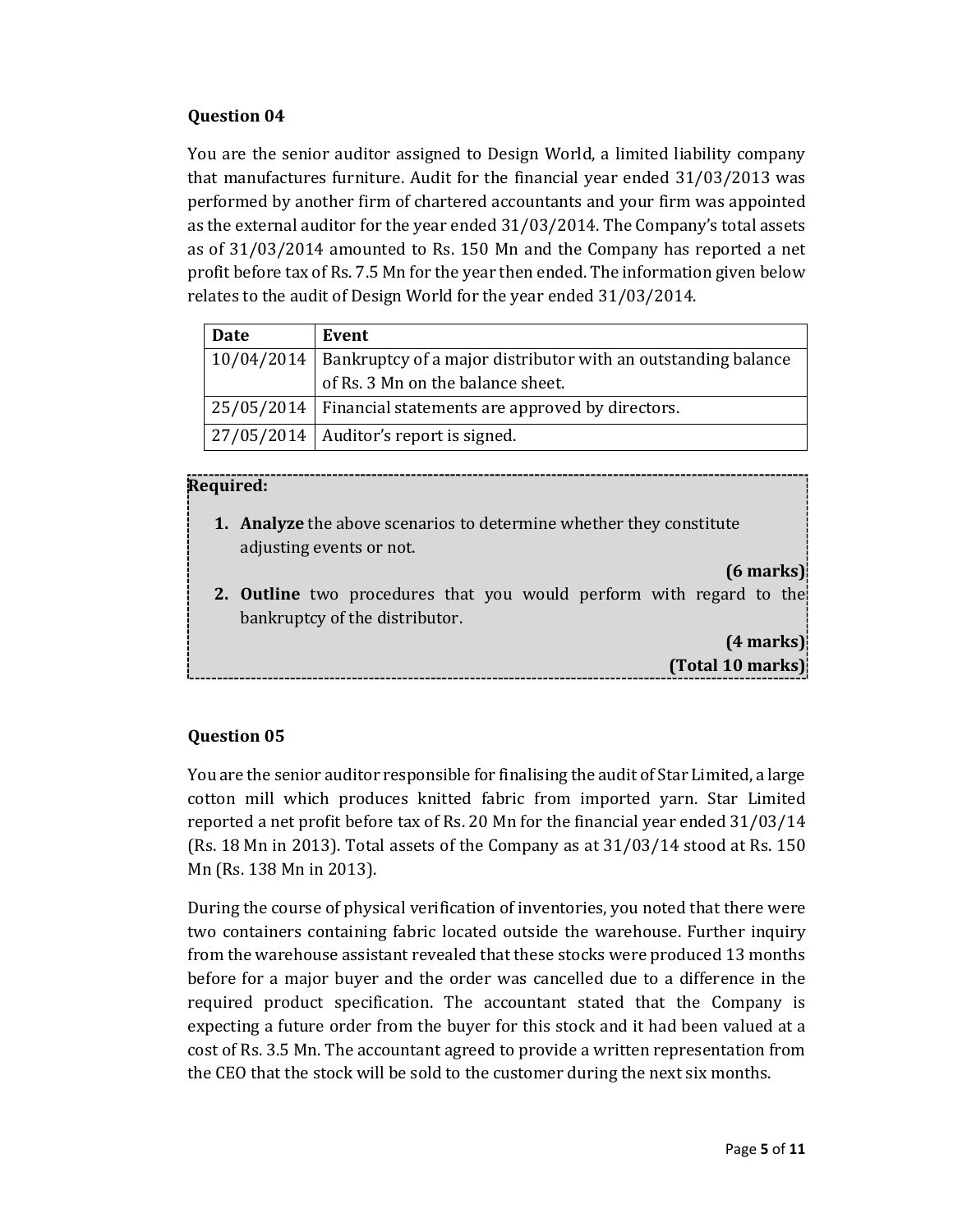#### **Required:**

**1. Explain** the main difference between an emphasis of matter and other matter.

### **(3 marks)**

*2.* **Analyze** the above information in arriving at whether the audit opinion on Star's financial statements for the year ended 31<sup>st</sup> March 2014 should be modified.

> **(7 marks) (Total 10 marks)**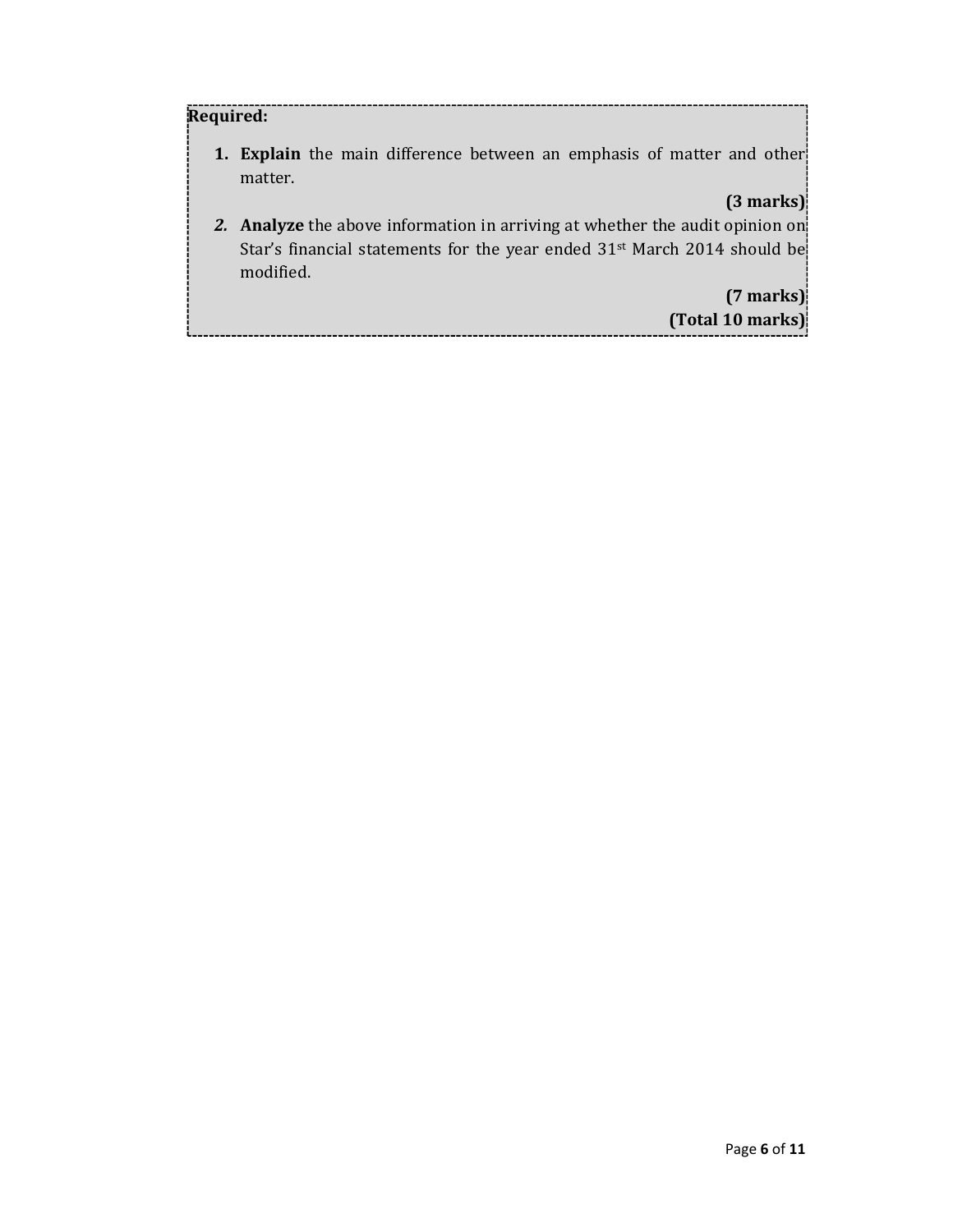# **SECTION 2**

*Both questions are compulsory. Total marks for Section 2: 50 marks. Recommended time for the Section is 90 minutes.* 

#### **Question 06**

You are the audit senior responsible for the audit of Milk Made Lanka (Pvt.) Limited, a leading manufacturer and distributor of milk products. Approximately 80% of the Company's revenue is derived from sale of milk powder whilst the balance represents other dairy products such as milk packets, set yoghurt, stirred yoghurt, curd, and fruit yoghurt which are made from local milk processed in the Company's liquid plant. Milk powder for branded products is imported from the parent company in Australia and processed in the packing and blending plant. More than 60% of sales are made through a network of distributors who take the Company's' products on consignment basis.

During the kick-off meeting with the audit partner, the following points were discussed. Most of these matters came to light from the meeting the partner conducted with the CEO Mr. Ernest Perera.

- The Company is under intense pressure in selling its products at the prevailing prices controlled by the Consumer Affairs Authority (CAA) given the increased cost of sourcing and processing its products.
- During July 2013, the Company publicly announced a potential food safety issue with several batches of milk products and initiated a precautionary product recall. All distributors were requested to take the recalled products to their custody.

| Income statement              |      |                |                |  |
|-------------------------------|------|----------------|----------------|--|
|                               | Note | 2013           | 2012           |  |
|                               | S    | <b>Draft</b>   | <b>Actual</b>  |  |
|                               |      | <b>Rs.'000</b> | <b>Rs.'000</b> |  |
| Revenue                       |      | 200,750        | 413,850        |  |
| Cost of sales                 |      | (175, 450)     | (280, 450)     |  |
| Gross profit                  |      | 25,300         | 133,400        |  |
| Other income                  |      | 17,800         | 7,200          |  |
| Administration expenses       |      | (18, 100)      | (16,900)       |  |
| Distribution expenses         |      | (28, 150)      | (30, 300)      |  |
| Finance expenses              |      | (6, 150)       | (10, 450)      |  |
| Profit before tax             |      | (9,300)        | 82,950         |  |
| Income tax expense            |      | (22, 200)      | (23, 850)      |  |
| (Loss)/ Profit for the period |      | (31,500)       | 59,100         |  |

Draft financial statements of the Company for the year ended 31/03/2013 are given below.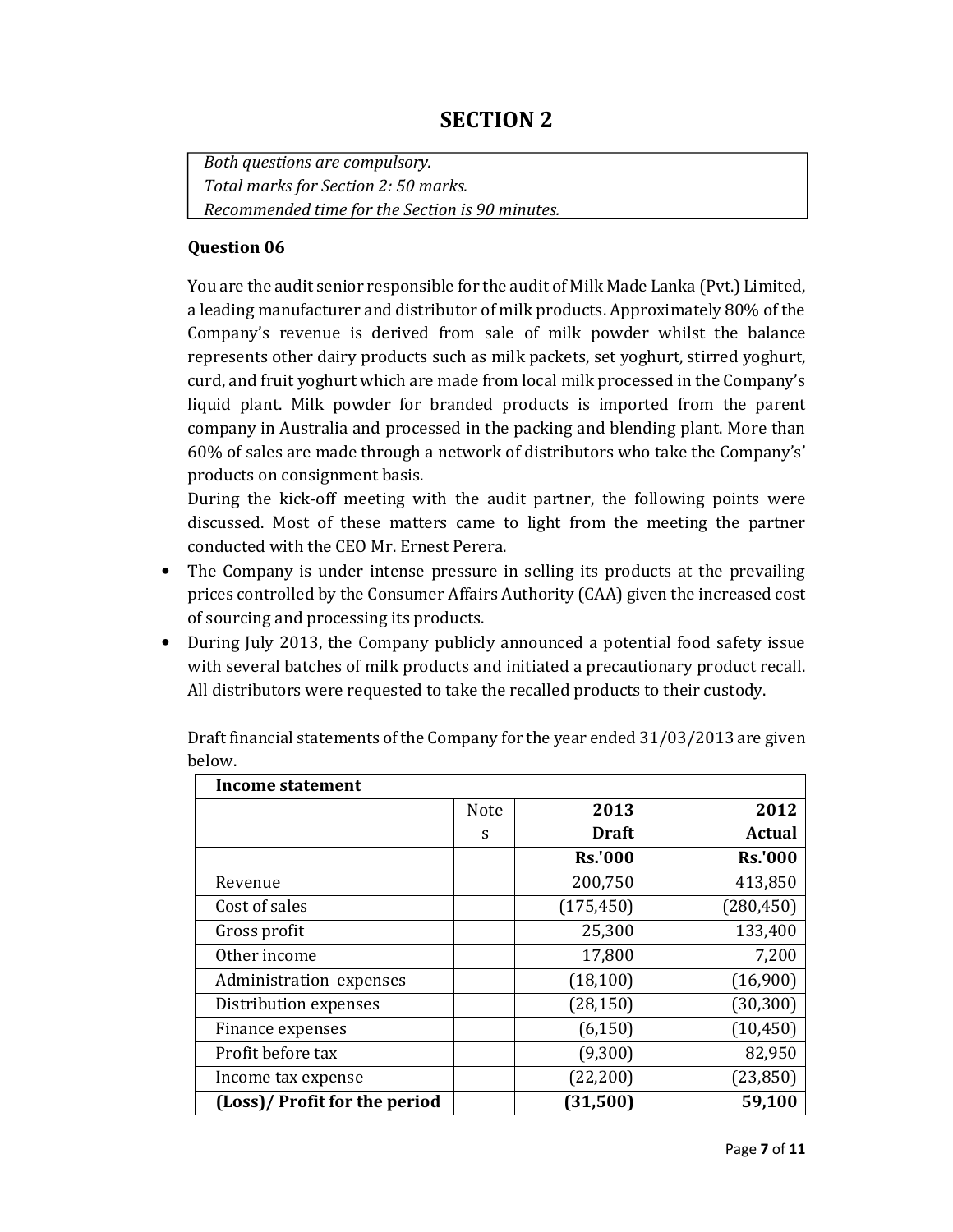| <b>Balance sheet</b>                |              |                |                |  |
|-------------------------------------|--------------|----------------|----------------|--|
|                                     | <b>Note</b>  | 2013           | 2012           |  |
|                                     | S            | <b>Draft</b>   | <b>Actual</b>  |  |
|                                     |              | <b>Rs.'000</b> | <b>Rs.'000</b> |  |
| Assets                              |              |                |                |  |
| Non-current assets                  |              |                |                |  |
| Property, plant and                 | $\mathbf{i}$ | 317,500        | 296,250        |  |
| equipment                           |              |                |                |  |
| Investment property                 | ii           | 30,850         | 20,250         |  |
|                                     |              | 348,350        | 316,500        |  |
| <b>Current assets</b>               |              |                |                |  |
| Inventories                         |              | 75,150         | 53,950         |  |
| Trade receivables                   |              | 96,550         | 55,150         |  |
| Other financial assets              | iii          | 22,009         | 18,000         |  |
| Cash and cash equivalents           |              | 25,700         | 43,000         |  |
| Total current assets                |              | 219,409        | 170,100        |  |
| <b>Total Assets</b>                 |              | 567,759        | 486,600        |  |
|                                     |              |                |                |  |
| <b>Equity and Liability</b>         |              |                |                |  |
| Stated capital                      |              | 150,000        | 150,000        |  |
| Revaluation                         |              | 25,000         |                |  |
| Retained earnings                   |              | 43,750         | 134,350        |  |
|                                     |              | 218,750        | 284,350        |  |
| Non-current liabilities             |              |                |                |  |
| Provisions                          | iv           | 50,050         | 20,700         |  |
| Gratuity                            | V            | 23,400         | 28,500         |  |
| Loan payable                        |              | 96,509         | 70,000         |  |
| Total non-current liabilities       |              | 169,959        | 119,200        |  |
| <b>Current liabilities</b>          |              |                |                |  |
| Trade payables                      | vi           | 66,750         | 45,900         |  |
| Tax payable                         |              | 15,200         | 12,150         |  |
| Other financial liabilities         |              | 97,100         | 25,000         |  |
| Total current liabilities           |              | 179,050        | 83,050         |  |
| <b>Total equity and liabilities</b> |              | 567,759        | 486,600        |  |

Notes

- i. Investment property consists of land purchased in February 2013 for developing dairy cows which is expected to take place in the near future. The board has performed a valuation and the land is recognized at fair value as at 31/03/2013.
- ii. Revaluation represents the market value of land and building relating to liquid plant.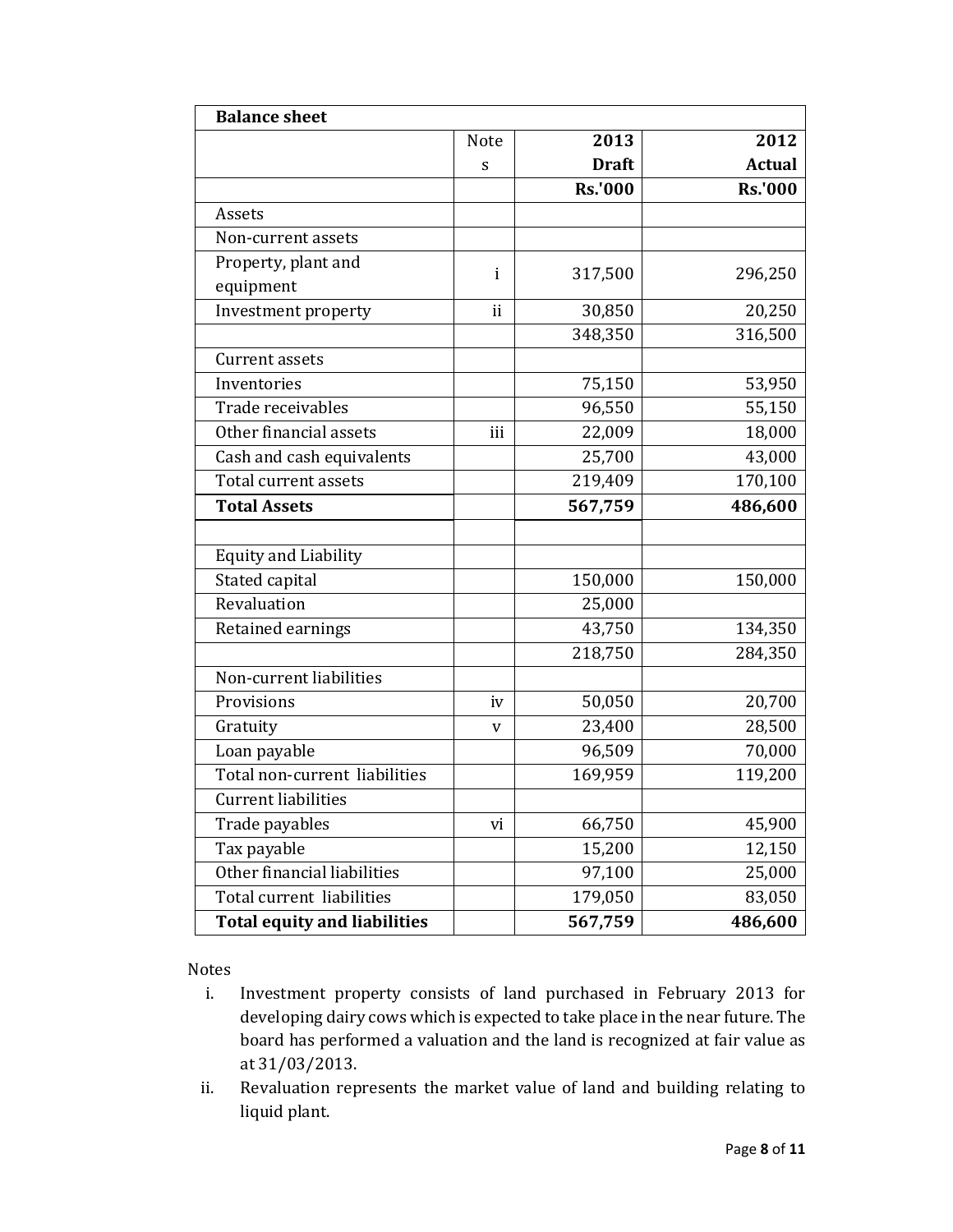- iii. Other financial assets include prepayments and investments in Treasury bonds.
- iv. Provision has been made for expected machine overhaul cost which is approved by the board as a part of the annual budget.
- v. Gratuity provision is estimated by the accountant based on the provisions of the Gratuity Act.

#### **Required:**

In assisting in the planning of the audit of Milk Made Lanka (Pvt.) Limited:

**1. Outline** four possible departures from financial reporting frameworks which could materially affect the financial statements.

#### **(8 marks)**

**2. Analyze** the financial statements of Milk Made using analytical procedures to identify a minimum of four unusual relationships which are to be addressed in audit planning.

#### **(8 marks)**

**3. Explain** two business risks which could result in risk of material misstatements.

#### **(4 marks)**

**4. Outline** a minimum of three audit procedures to be performed on the precautionary product recall.

> **(5 marks) (Total 25 marks)**

#### **Question 07**

You are the audit senior responsible for evaluation of the internal controls of Speedy Food (Pvt.) Limited. Speedy Food offers a variety of food and beverages through its online business where customers can directly select their menu from the website or via phones. Customers can choose to pay online by credit card or by cash on delivery. Approximately 90% of the sales consist of web orders. If customers are paying by cash, they can pay the amount to the driver on delivery.

When the customer places an order, order information including price, item and quantity required are stored in the orders pending file. Orders placed via phones are updated manually in the pending order file.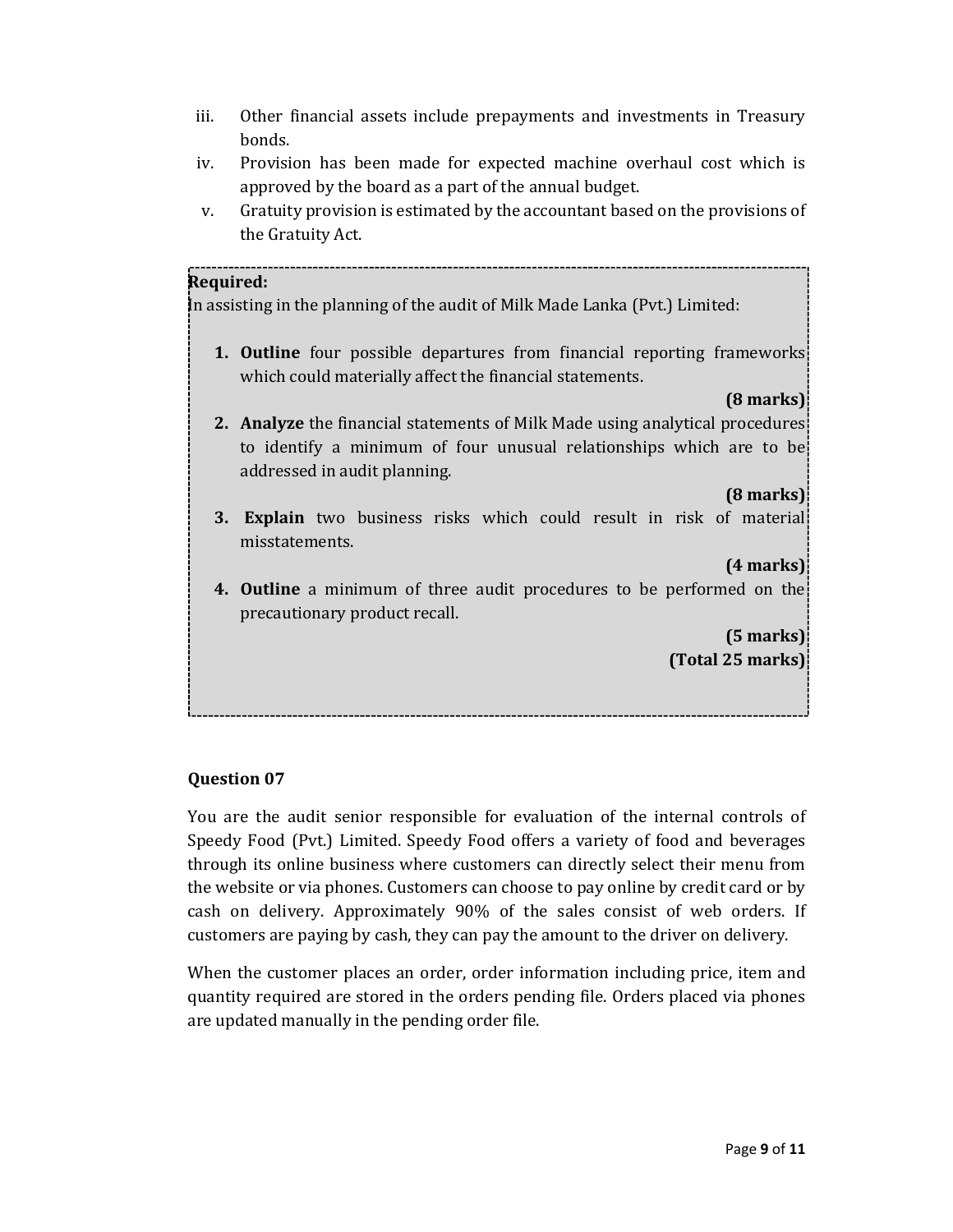#### **Online ordering**

The website ordering system is a locally developed one and is linked to the sales and inventory modules which are linked to the general ledger through an interface. At the time of placing an order the customer is given a unique reference number (Order ID) which needs to be keyed in by the customer at the time of accepting the delivery as evidence of acknowledgement of the ordered items.

Once the credit authorization is obtained the sales amount is transferred to the computerized confirmed customer order book. Reimbursement of the sales amount is obtained from each credit card company on a monthly basis, less the appropriate commission charged by the credit card company.

During this year, the web order system has been modified to identify customers who have placed orders exceeding Rs. 100,000 during the previous two months. Such customers are automatically categorized as VIP and a 20% discount is applied at the time of processing the invoice.

#### **Updating the ledger**

At the end of each day the total from the confirmed customer order book is transferred to the general ledger as a batch process. An exception report is generated when there is an error in transferring sales information to the general ledger. Furthermore, batch controls are in placed to ensure the accuracy and completeness of information transferred.

#### **Distribution centre**

Speedy Food has a distribution centre which is open 24 hours. Employees in the distribution centre are committed to make their deliveries within an hour, if the customer is located within 20 Kms of the distribution centre. The distribution centre uses a separate application system which is linked to the sales order system from which online transfer of confirmed order information takes place. One powerful advertising slogan of the Company is "delivering on time or return 200%" where the Company has undertaken to refund 200% if the delivery is not made within half an hour.

Customers can directly enter their claims in the online claim register. Past experience shows that the actual claims represent 2 to 4% of sales. Once the goods are delivered the customer has to key in the order ID at the point-of-sale input device that the driver carries. When the correct order ID is entered the pending order file is updated as delivery completed. The sales manager monitors the pending order files for completeness of deliveries.

The audit team is satisfied with the entity level controls and most of the IT controls have been tested during the previous year. According to the meeting held with the